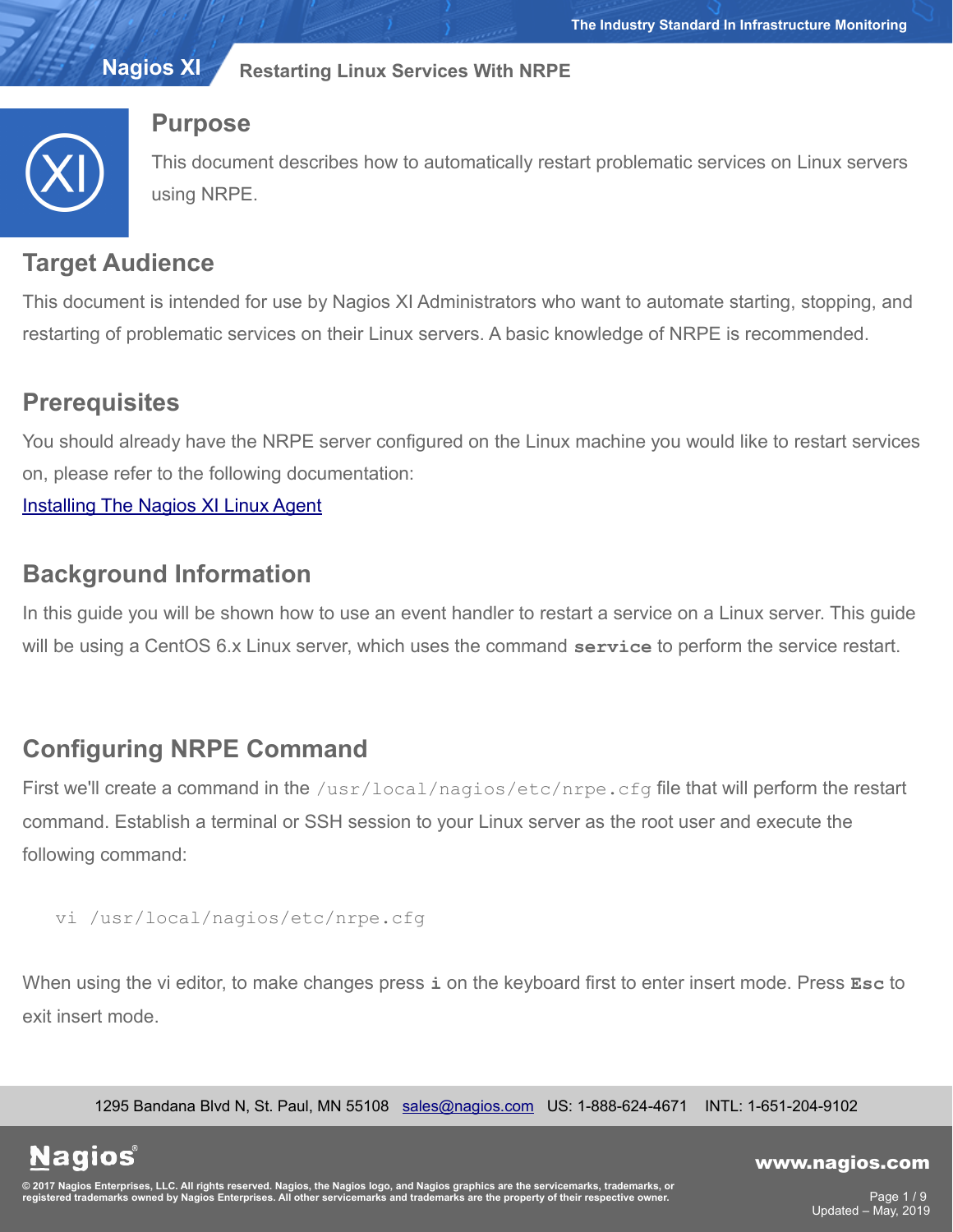Go to the end of the file by pressing Shift + G and add the following line:

command[service\_restart]=sudo service \$ARG1\$ restart 2>&1

### command[service restart]=sudo service \$ARG1\$ restar

When you have finished, save the changes in vi by typing:

**:wq** 

and press Enter.

Remain logged into your Linux server as you'll need to perform more steps.

## **Granting NRPE Permission to Restart Services**

The nagios user will also need to be granted permissions to execute the service command. Execute the following command as root to give NRPE permission to restart services:

echo "nagios ALL = NOPASSWD: `which service`" >> /etc/sudoers

It's very important to use the **back-tick** key on your keyboard around the **`**which service**`** words above, this key is commonly located to the left of the 1 key.

## **Testing the Commands from Nagios XI Server**

Now we will test from the Nagios XI server that the command you just added to the NRPE client on the Linux server is working. This example is going to restart the crond service as it is unlikely to cause any issues. Establish a terminal session to your Nagios XI server and execute the following command:

/usr/local/nagios/libexec/check nrpe -H 10.25.13.34 -p 5666 -c service restart -a crond

root@xi-r5x-x86 libexec]# /usr/local/nagios/libexec/check nrpe -H 10.25.13.34 -p 5666 -c service restart -a crond Stopping crond: [ OK Starting crond: 0K

1295 Bandana Blvd N, St. Paul, MN 55108 [sales@nagios.com](mailto:sales@nagios.com) US: 1-888-624-4671 INTL: 1-651-204-9102

**Nagios®** 

#### [www.nagios.com](https://www.nagios.com/)

© 2017 Nagios Enterprises, LLC. All rights reserved. Nagios, the Nagios logo, and Nagios graphics are the servicemarks, trademarks, or<br>registered trademarks owned by Nagios Enterprises. All other servicemarks and trademark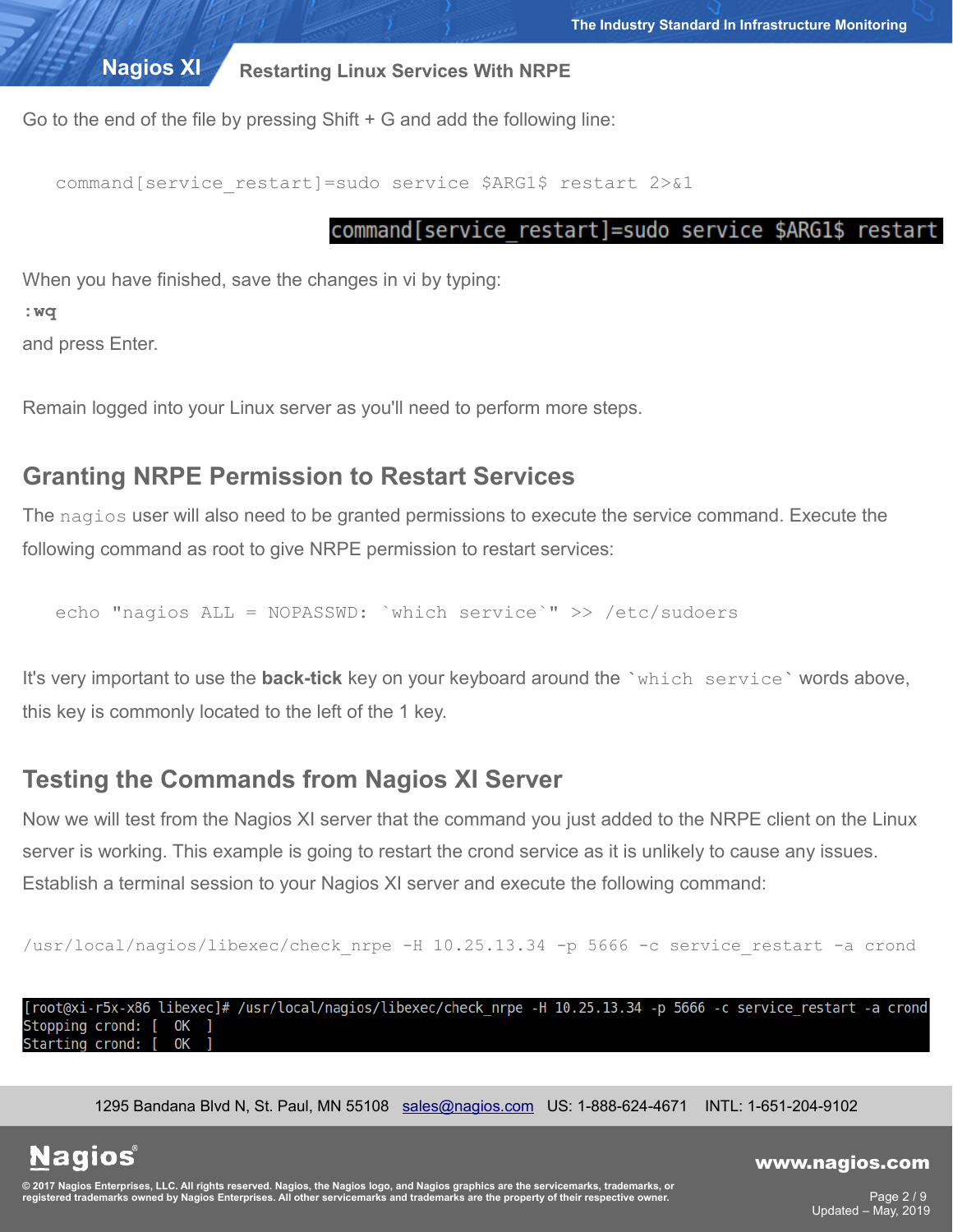You can see from the screenshot on the previous page that we received back the results from the service restart command, it appears to be working.

## **Create Event Handler Script**

Next we need to create a script that will be used by Nagios XI for the event handler. The script will be called service restart.sh and will be located in the /usr/local/nagios/libexec/ directory on the Nagios XI server. Execute the following command:

```
vi /usr/local/nagios/libexec/service_restart.sh
```
Paste the following into the terminal session:

```
#!/bin/sh
case "$1" in
   OK)
         ;;
   WARNING)
         ;;
   UNKNOWN)
         ;;
   CRITICAL)
         /usr/local/nagios/libexec/check_nrpe -H "$2" -p 5666 -c service_restart -a "$3"
   ;;
esac
exit 0
```
When you have finished, save the changes in vi by typing:

**:wq** 

and press Enter.

1295 Bandana Blvd N, St. Paul, MN 55108 [sales@nagios.com](mailto:sales@nagios.com) US: 1-888-624-4671 INTL: 1-651-204-9102

**Nagios®** 

#### [www.nagios.com](https://www.nagios.com/)

© 2017 Nagios Enterprises, LLC. All rights reserved. Nagios, the Nagios logo, and Nagios graphics are the servicemarks, trademarks, or<br>registered trademarks owned by Nagios Enterprises. All other servicemarks and trademark

Page 3 / 9 Updated – May, 2019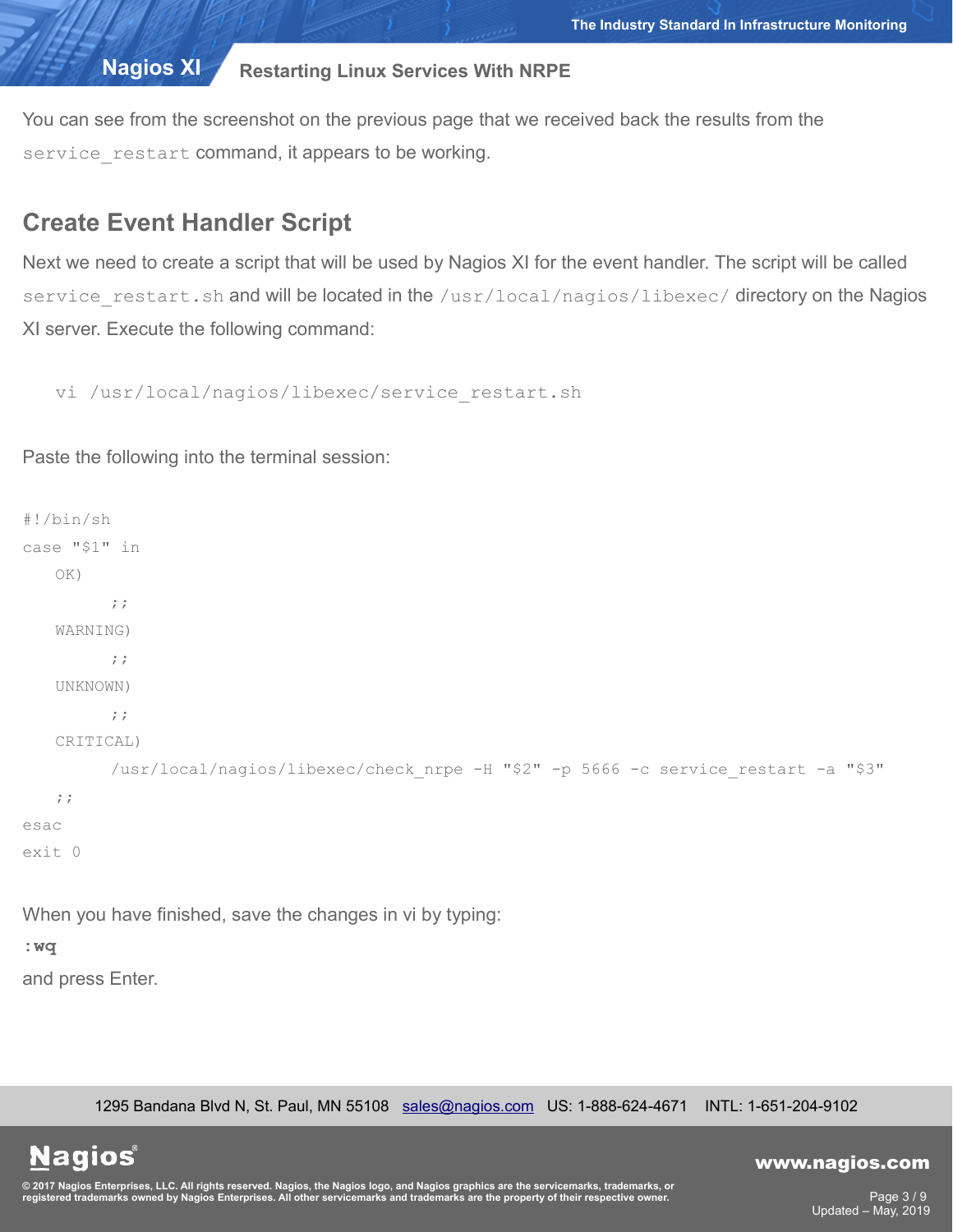Now execute the following commands to set the correction permissions:

```
chown apache:nagios /usr/local/nagios/libexec/service_restart.sh
chmod 775 /usr/local/nagios/libexec/service_restart.sh
```
You can now test the script works by executing the following command:

/usr/local/nagios/libexec/service\_restart.sh CRITICAL 10.25.13.34 crond

When the script is run, it receives three arguments which are referenced as **\$1**, **\$2**, **\$3** in the script.

- **\$1** = The state of the service.
- **\$2** = The host address of the Linux server.
- **\$3** = The name of the service being restarted.

You can see from the script above that it's only when the service is in a **CRITICAL** state that the service restart command will be executed.

## **Create Event Handler**

**Nagios**®

| Now an event handler on the Nagios XI server will be | $\vee$ Commands |                                                           | check_em08_humidity | \$USI |
|------------------------------------------------------|-----------------|-----------------------------------------------------------|---------------------|-------|
| created which will be used by your services.         | $\sum$ Commands |                                                           | check em08 light    | \$USI |
|                                                      | A Advanced      |                                                           | check_em08_rtd      | \$USI |
|                                                      | $\land$ Tools   |                                                           |                     |       |
| Navigate to Configure > Core Config Manager.         | ∧ CCM Admin     | $\left( \begin{array}{ccc} \end{array} \right)$ + Add New | Apply Configuration |       |

Select **Commands** from the list on the left, click the **>\_ Commands** link and then click the **Add New** button.

You will need to populate the fields with the values on the following page:

1295 Bandana Blvd N, St. Paul, MN 55108 [sales@nagios.com](mailto:sales@nagios.com) US: 1-888-624-4671 INTL: 1-651-204-9102

© 2017 Nagios Enterprises, LLC. All rights reserved. Nagios, the Nagios logo, and Nagios graphics are the servicemarks, trademarks, or<br>registered trademarks owned by Nagios Enterprises. All other servicemarks and trademark

#### [www.nagios.com](https://www.nagios.com/)

Page 4 / 9 Updated – May, 2019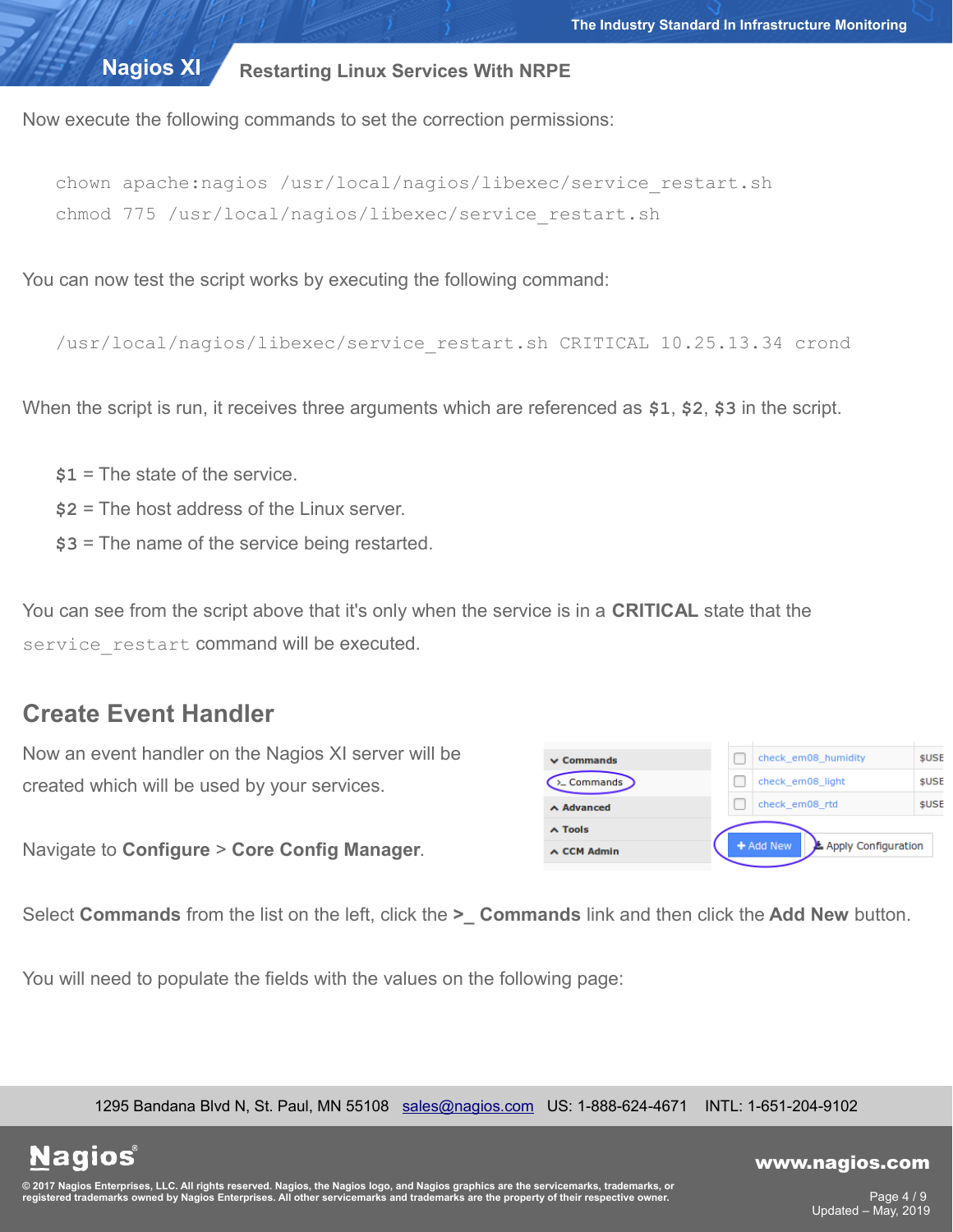| <b>Restarting Linux Services With NRPE</b> | <b>Nagios XI</b> |  |  |  |  |  |
|--------------------------------------------|------------------|--|--|--|--|--|
|--------------------------------------------|------------------|--|--|--|--|--|

#### **Command**

**Service Restart - Linux**

Command line

**\$USER1\$/service\_restart.sh \$SERVICESTATE\$ \$HOSTADDRESS\$ \$\_SERVICESERVICE\$**

 $-$ 

| Command type                         | <b>Command Management</b>                                                         |
|--------------------------------------|-----------------------------------------------------------------------------------|
| misc command                         | <b>Command Name *</b>                                                             |
|                                      | Service Restart - Linux                                                           |
| Check the <b>Active</b> check box.   | Example: check_example                                                            |
|                                      | <b>Command Line *</b>                                                             |
|                                      | \$USER1\$/service_restart.sh \$SERVICESTATE\$ \$HOSTADDRESS\$ \$_SERVICESERVICE\$ |
| Click the Save button and then Apply | Example: \$USER1\$/check_example -H \$HOSTADDRESS\$ -P \$ARG1\$ \$ARG2\$          |
| Configuration.                       | <b>Command Type:</b>                                                              |
|                                      | misc command                                                                      |
|                                      | Active <b>O</b><br>囩                                                              |
|                                      | <b>Available Plugins</b>                                                          |
|                                      | 케<br>0                                                                            |
|                                      | Cancel<br>Save                                                                    |

## **Adding a Service Check**

Now we will need to create a Service using the Linux Server Monitoring Wizard. This guide will not go into the entire steps required, please refer to the steps in the following documentation:

### [Monitoring Hosts Using NRPE](https://assets.nagios.com/downloads/nagiosxi/docs/Monitoring_Hosts_Using_NRPE.pdf)

On **Step 2** of the wizard you need to select the **crond** service from the list of **Services**.

|                          | Services       |                                                                                                                        |
|--------------------------|----------------|------------------------------------------------------------------------------------------------------------------------|
|                          |                | Specify any services normally started by the init process that should be monitored to ensure they're in a running stat |
|                          | init.d Service | <b>Display Name</b>                                                                                                    |
|                          | sshd           | <b>SSH Server</b>                                                                                                      |
| $\vert \mathbf{H} \vert$ | crond          | Cron Scheduling Daemon                                                                                                 |
|                          | syslog         | System Logging Daemon                                                                                                  |

Finish the wizard to create the new service.

1295 Bandana Blvd N, St. Paul, MN 55108 [sales@nagios.com](mailto:sales@nagios.com) US: 1-888-624-4671 INTL: 1-651-204-9102

**Nagios®** 

### [www.nagios.com](https://www.nagios.com/)

© 2017 Nagios Enterprises, LLC. All rights reserved. Nagios, the Nagios logo, and Nagios graphics are the servicemarks, trademarks, or<br>registered trademarks owned by Nagios Enterprises. All other servicemarks and trademark

Page 5 / 9 Updated – May, 2019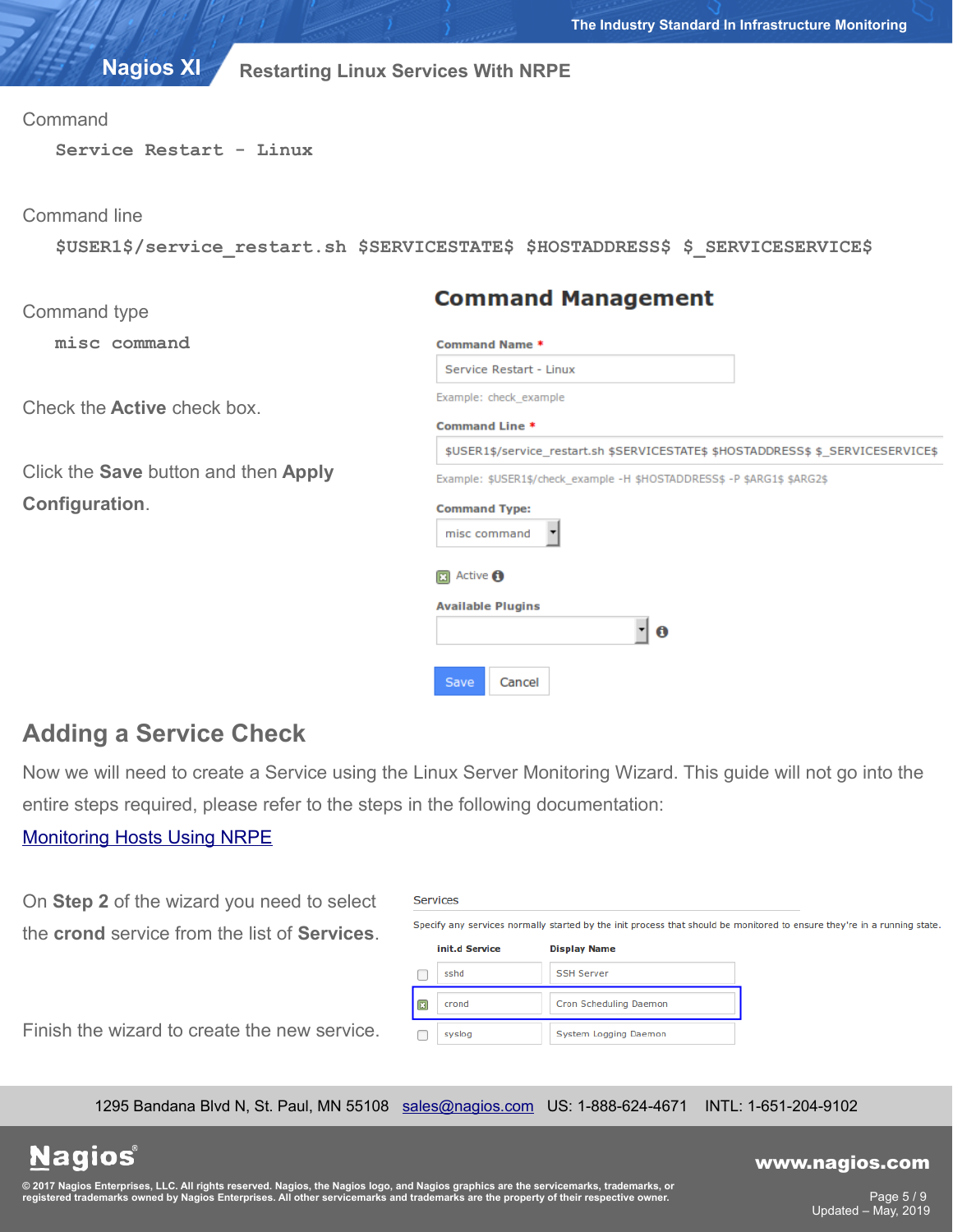## **Update Service With Event Handler**

Now that the Nagios service is created we need to do two things:

- Select Event Handler
- Add the name of the service we want to restart as a custom variable to the service object. This is how the event handler knows what the name of the service is to restart.

Navigate to **Configure** > **Core Config Manager** > **Monitoring** > **Services**.

Click the service **Cron Scheduling Daemon** to edit the service.

Click the **Check Settings** tab.

From the **Event handler** drop

down list select the option **Service Restart - Linux**.

For **Event handler enabled**

click **On**.

#### **Service Management**

|                                 | Common Settings |    | Check Settings | A Alert Settings | <b>Misc Settings</b>                    |                              |   |
|---------------------------------|-----------------|----|----------------|------------------|-----------------------------------------|------------------------------|---|
| <b>Initial state</b><br>Warning | Critical        | Ok | Unreachable    |                  | <b>Obsess over service</b><br>Off<br>On | <b>Skip</b><br>Null          |   |
| <b>Check interval</b><br>5      |                 |    |                | min              | <b>Event handler</b>                    | Service Restart - Linux      | ٠ |
| <b>Retry interval</b>           |                 |    |                |                  |                                         | <b>Event handler enabled</b> |   |
| ٠                               |                 |    |                | min              | On<br>Off                               | Null<br>Skip                 |   |

### **Service Management**

Click the **Misc Settings** tab and then click the **Manage Free Variables** button.

| Common Settings   | $\vee$ Check Settings | A Alert Settings | <b>Misc Settings</b> |                                  |
|-------------------|-----------------------|------------------|----------------------|----------------------------------|
| <b>Notes</b>      |                       |                  | 2D coords<br>x, y    |                                  |
| <b>VRML</b> image |                       |                  | <b>3D</b> coords     |                                  |
| <b>Notes URL</b>  |                       |                  | X, Y, Z              |                                  |
|                   |                       |                  |                      | i Manage Free Variables <b>1</b> |

1295 Bandana Blvd N, St. Paul, MN 55108 [sales@nagios.com](mailto:sales@nagios.com) US: 1-888-624-4671 INTL: 1-651-204-9102

**Nagios®** 

#### [www.nagios.com](https://www.nagios.com/)

© 2017 Nagios Enterprises, LLC. All rights reserved. Nagios, the Nagios logo, and Nagios graphics are the servicemarks, trademarks, or<br>registered trademarks owned by Nagios Enterprises. All other servicemarks and trademark

Page 6 / 9 Updated – May, 2019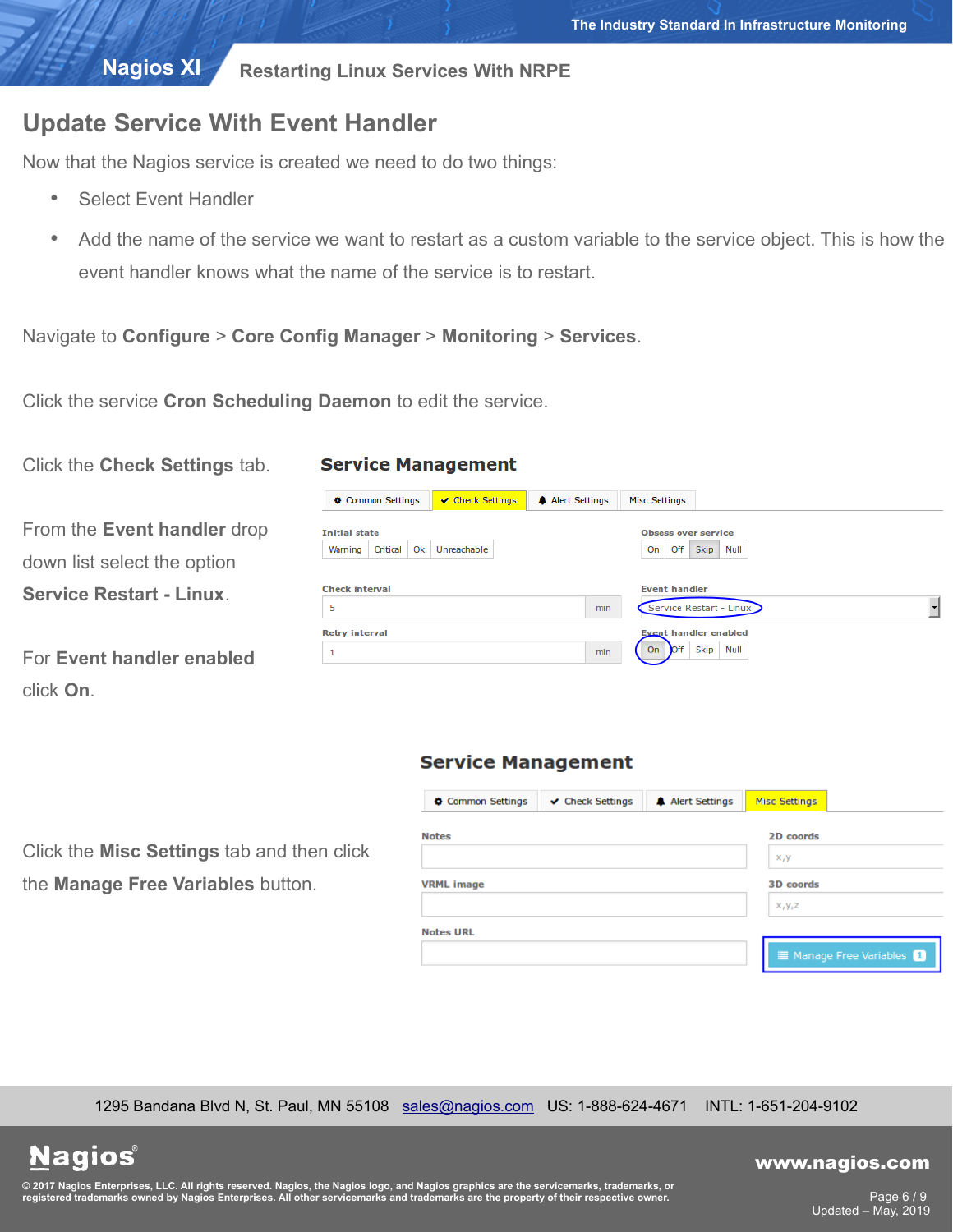**Nagios XI**

**Restarting Linux Services With NRPE**

We will be adding a custom variable so that the event handler knows the name of the service to restart.

Name:

**\_SERVICE**

Value:

**crond**

Click **Insert** and the variable will be added to the list on the right.

| <b>Manage Free Variables</b>     |          |              | × |
|----------------------------------|----------|--------------|---|
| _SERVICE                         | Name     | <b>Value</b> |   |
| crond                            | xiwizard | linux-server | × |
| <br>Insert $\blacktriangleright$ | _SERVICE | crond        | 灬 |
|                                  |          |              |   |
| Close                            |          |              |   |

Click the **Close** button and then click the **Save** button.

Click **Apply Configuration** for the changes to take affect.

In the event handler command you created, you can see the macro  $$$  SERVICESERVICE\$ was used. This is how a service macro is referenced by the Nagios Core engine. More information on custom variables can be found here:

<https://assets.nagios.com/downloads/nagioscore/docs/nagioscore/4/en/customobjectvars.html>

1295 Bandana Blvd N, St. Paul, MN 55108 [sales@nagios.com](mailto:sales@nagios.com) US: 1-888-624-4671 INTL: 1-651-204-9102

**Nagios®** 

### [www.nagios.com](https://www.nagios.com/)

© 2017 Nagios Enterprises, LLC. All rights reserved. Nagios, the Nagios logo, and Nagios graphics are the servicemarks, trademarks, or<br>registered trademarks owned by Nagios Enterprises. All other servicemarks and trademark

Page 7 / 9 Updated – May, 2019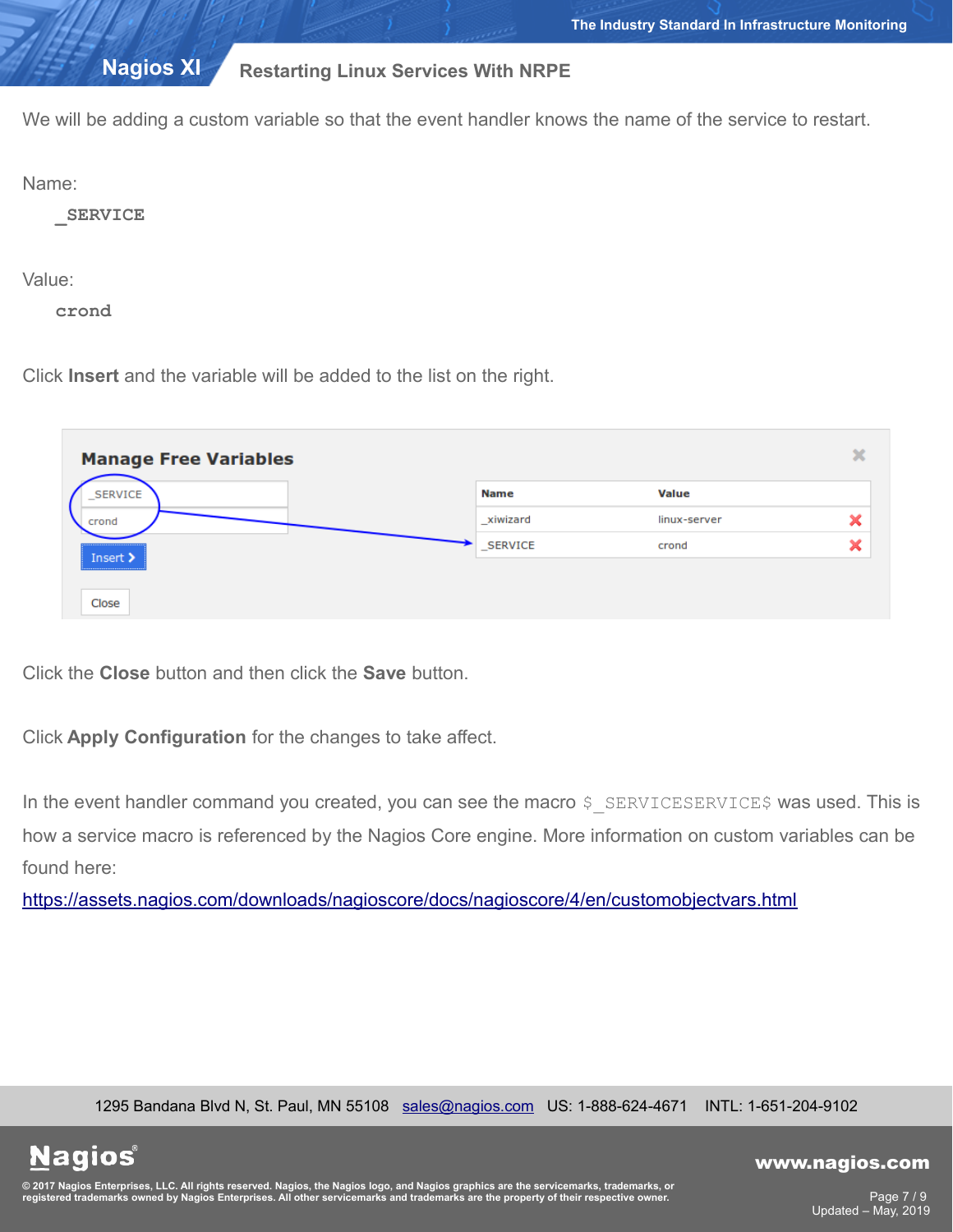**Nagios XI**

**Restarting Linux Services With NRPE**

### **Test**

To test simply force the service to stop on the Linux machine. Execute the following command on your Linux machine:

service crond stop

Wait for the Nagios service to go to a critical state or force the next check. Once the Nagios XI **Cron Scheduling Daemon** service is in a critical state the event handler will be executed and the Linux **crond** service will be restarted. The next time Nagios XI checks the **Cron Scheduling Daemon** service it will return to an **OK** state as the Linux **crond** service will now be running.

## **Troubleshooting**

If the event handler does not appear to be working as expected, check the /usr/local/nagios/var/nagios.log file for any errors, for example:

[1481763272] SERVICE ALERT: 10.25.13.34;Cron Scheduling Daemon;CRITICAL;SOFT;1;crond is stopped [1481763272] wproc: SERVICE EVENTHANDLER job 7 from worker Core Worker 12627 is a non-check helper but exited with return code 13 [1481763272] wproc: early timeout=0; exited ok=1; wait status=3328; error code=0; [1481763272] wproc: stderr line 01: execvp(/usr/local/nagios/libexec/service\_restart.sh, …) failed. Errno is 13: Permission denied

In the log entries above you can see that the worker reported that it did not have permission to execute the service restart.sh command.

If the command returns "NRPE: Unable to read output" when run manually, make sure that NRPE command definition redirects stderr to stdout; i.e., change command[service\_restart]=sudo service \$ARG1\$ restart

to

command[service\_restart]=sudo service \$ARG1\$ restart 2>&1

1295 Bandana Blvd N, St. Paul, MN 55108 [sales@nagios.com](mailto:sales@nagios.com) US: 1-888-624-4671 INTL: 1-651-204-9102

**Nagios®** 

#### [www.nagios.com](https://www.nagios.com/)

© 2017 Nagios Enterprises, LLC. All rights reserved. Nagios, the Nagios logo, and Nagios graphics are the servicemarks, trademarks, or<br>registered trademarks owned by Nagios Enterprises. All other servicemarks and trademark